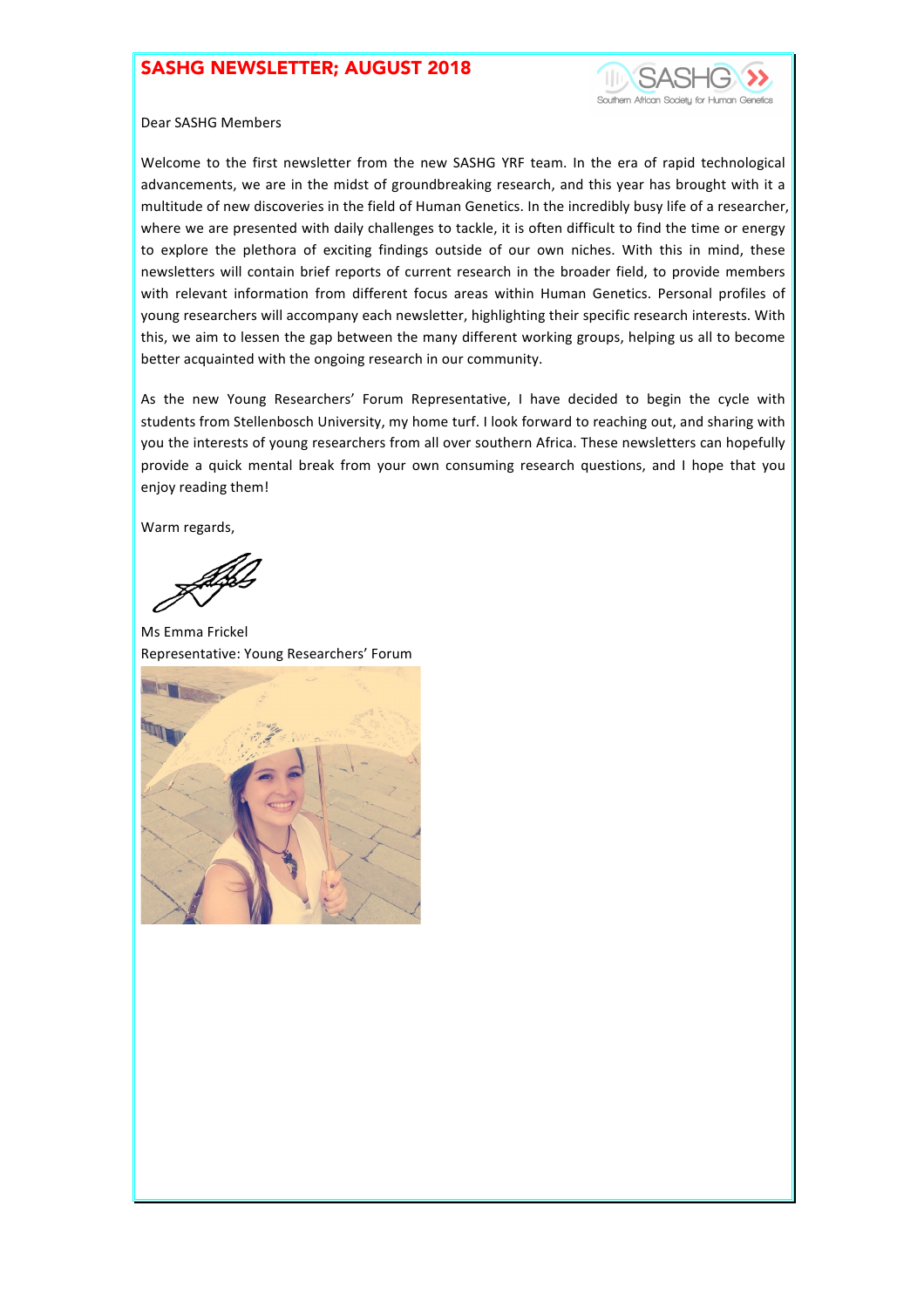

# **Systems Genetics Research Group**

The Stellenbosch University Systems Genetics group was established in 2017 as a transdisciplinary research enterprise investigating complex biological phenomena with underlying genetic underpinnings. By moving away from more 'reductionist' methodological approaches, the research group aims to incorporate a systems biology perspective to better explain biological variation in form and function, by investigating various genetic and environmental factors, as well as the complex interactions between the two. The systems approach in particular seeks to provide a multidimensional framework to define a singular biological system within the ecological and evolutionary context of the organism by investigating the flow of biological information from the genome, transcriptome, proteome, and metabolome to the broader phenome. By incorporating a more holistic approach, it becomes possible to refine our understanding of functionality and the relationship between genotype and phenotype within complex biological systems.

The group is spearheaded by Drs Rhode and McGregor, both based at the Department of Genetics, Stellenbosch University. Although the focus is not exclusively on humans, current studies include investigating how the unique history of the South African human population influences the development of phenotypes in complex traits, using mental health disorders as a model. This includes exploring the utility of different genetic markers to characterize population substructure in the context of South Africa. examining heterogeneous genomic divergence between subpopulations at genes implicated in mental health disorders, as well as investigating the genetic merit behind the use of self-reported language to control for confounding in association analyses.

For more information go to:

https://www.sun.ac.za/english/faculty/agri/ge netics/research/human-genetics



## **The Genetics of Depression**

Recent results from an unprecedented global effort involving more than 200 scientists from 161 institutions working with the Psychiatric Genomics Consortium (PGC), has brought new hope for developing more effective treatments for major depression.

Major depressive disorder (MDD) is a common illness accompanied by considerable morbidity, disability, costs, and heightened risk of suicide. The identification of causal variants for MDD has proven difficult in the past, as a multitude of genetic loci with smalleffects are believed to influence this disorder, implying that larger sample sizes are needed to detect specific loci.

By carefully combining seven separate datasets, this research has shed new light on the genetic underpinnings of this debilitating condition, which affects over 300 million people globally. The meta-analysis, which includes 135,458 individuals with depression and 344,901 controls, has identified 44 independent loci significantly associated with depression, of which 30 have not previously been linked to MDD or depressive symptoms.

The group found an overlap in the genetics that underpin depression and other mental health disorders such as anxiety, schizophrenia and bipolar disorder. The findings also suggest that having a higher body mass index (BMI) is linked to an increased risk of depression. The genetic architecture of major depression was also positively correlated with multiple measures of sleep quality (insomnia, daytime sleepiness, and tiredness).

Furthermore, the study found that some of the identified genetic variants are linked to neurotransmitters such as serotonin, which current antidepressants target. However, current antidepressant drugs have limited effect, and not all patients suffering from major depression draw benefit from current treatment avenues. As no major advances in the treatment of depression have been made since 1990, the implication of new gene variants, and possible biological mechanisms, holds particular value to therapeutic progress. Gerome Breen stated that "The hope is that in new data we identify new processes that can be targeted by newly developed types of drugs, which have different mechanisms of action to existing medications."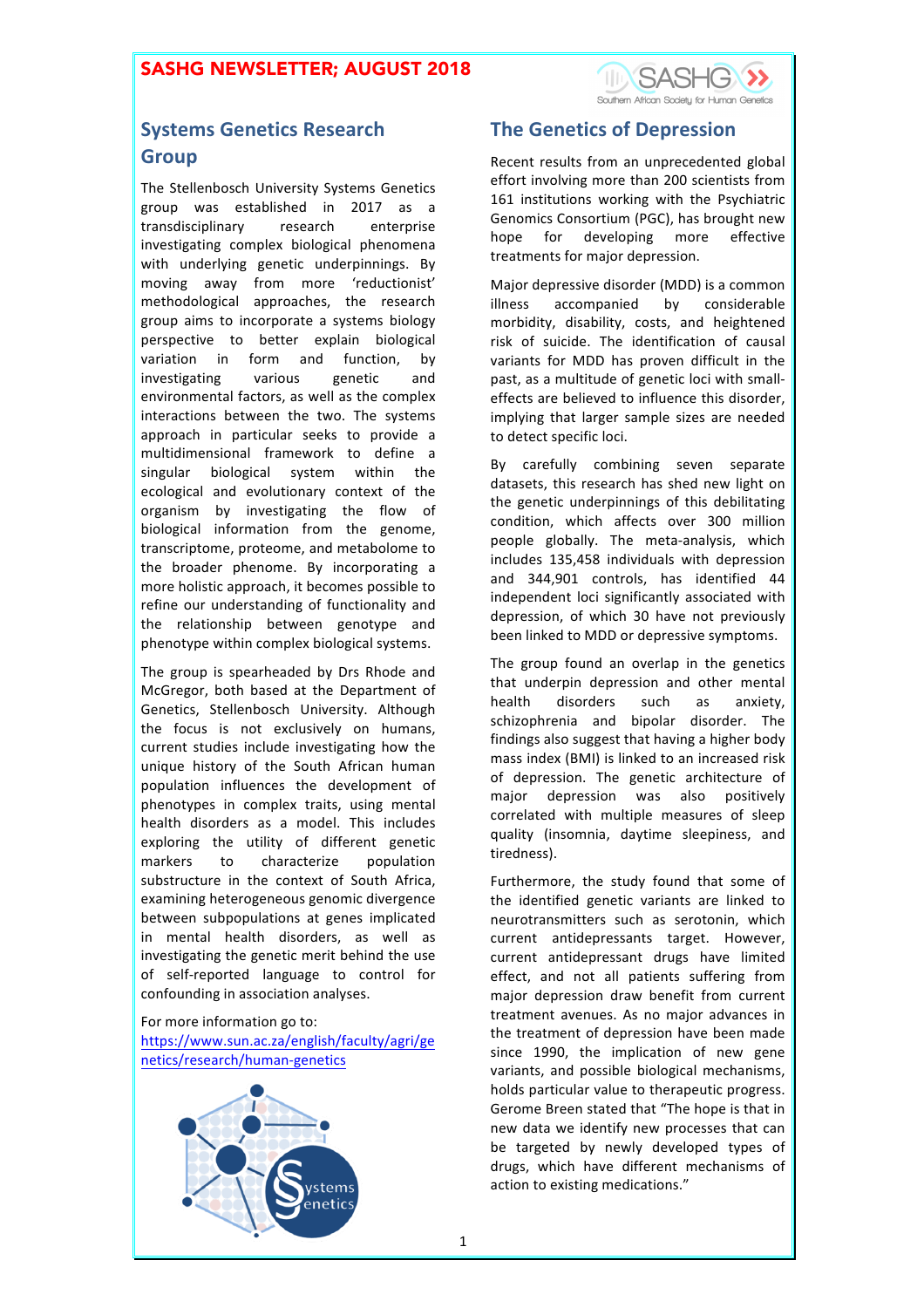## SASHG NEWSLETTER; AUGUST 2018

As with many other complex disorders, risk for depression is influenced by the amalgamation of both genetic and environmental effects. "By identifying the genetic factors, we're getting new tools for research into the interplay between genetics and the environment, so that we can gain a more complete understanding of the disease mechanisms", said Anders Børglum, one of the co-leaders of the study, in a recent interview.

More research will be needed to confirm that these newly discovered variants are indeed linked to MDD, as not all participants were clinically diagnosed, but instead were selfreporting. Nonetheless, better understanding the genetic causes of depression might allow for both the improvement of current, and the elucidation of new treatment strategies.

Article link: https://doi.org/10.1038/s41588-018-0090-3 

*Compiled by: Wilro van Niekerk*

# Green Tea and Wine for a **Healthy Brain?**

Researchers from Tel Aviv University have conducted a study investigating the potential use of compounds found in green tea and red wine to prevent the formation of toxic metabolites in inherited congenital metabolic disorders, that could otherwise contribute toward both developmental and mental disorders. The researchers considered two compounds: (1) epigallocatechin gallate (EGCG) and (2) tannic acid, from green tea and red wine respectively. Both compounds are already well known for potential health benefits, including the ability of tannins to prevent the formation of toxic amyloid structures that have been implicated in neurodegenerative disorders like Alzheimer's and Parkinson's disease.

The disorders in this study constitute a significant portion of pediatric genetic diseases. One such disease, phenylketonuria (PKU), produces an aggregation of phenylalanine. This metabolite must henceforth be avoided at all costs by those affected, otherwise they may face severe developmental problems. This research was initially based on two previous studies; the first demonstrating phenylalanine's ability for self-assembly and formation of amyloid structures, like those seen in Alzheimer's,



**Parkinson's, and other African Society for Human Genetics**<br>Parkinson's, and other neurodegenerative disorders. The second study too, demonstrated an accumulation of metabolites found in other inborn congenital metabolic diseases to formation of toxic amyloid aggregates. 

Up until this point, a viable course of 'treatment' has been suggestive of highly restrictive dietary requirements, hence the researchers investigated potential inhibitory effects exerted on metabolites amyloid formation by the two polyphenolic compounds mentioned above. Both these inhibitors have been previously shown to efficiently inhibit the formation of various protein amyloids *in vitro* and *in vivo*, displaying beneficial therapeutic and preventive effects in neurodegenerative diseases. 

The researchers showed that the polyphenols successfully inhibited self-assembly of adenine, phenylalanine, and tyrosine into amyloid-like fibrils, known to accumulate in phosphoribosyltransferase deficiency, PKU and tyrosinemia metabolic disorders, respectively. The results were promising, with both tannic acid and EGCG effective in blocking the formation of toxic amyloid structures. The researchers also used computer simulations to verify the mechanism driving the compounds in conjunction with demonstration by *in vitro* assays and neuronal cell culture models.

This study has expanded on research pertaining to generic amyloid hypothesis, linking amyloid formation and metabolite amyloids in inborn error of metabolism disorders. The inhibition of metabolite amyloids by natural small polyphenolic compounds may lead to an innovative course of treatment for these less-explored metabolic disorders. This research has also uncovered many unknowns, as entering into a new era of understanding the role and the importance of metabolites in various diseases, including metabolic diseases. neurodegenerative diseases and even cancer can, provide ground-breaking tools and potential benefit to a wide range of patients.

#### Article link:

https://www.nature.com/articles/s42004- 018-0025-z

*Compiled by: Megan Hamilton*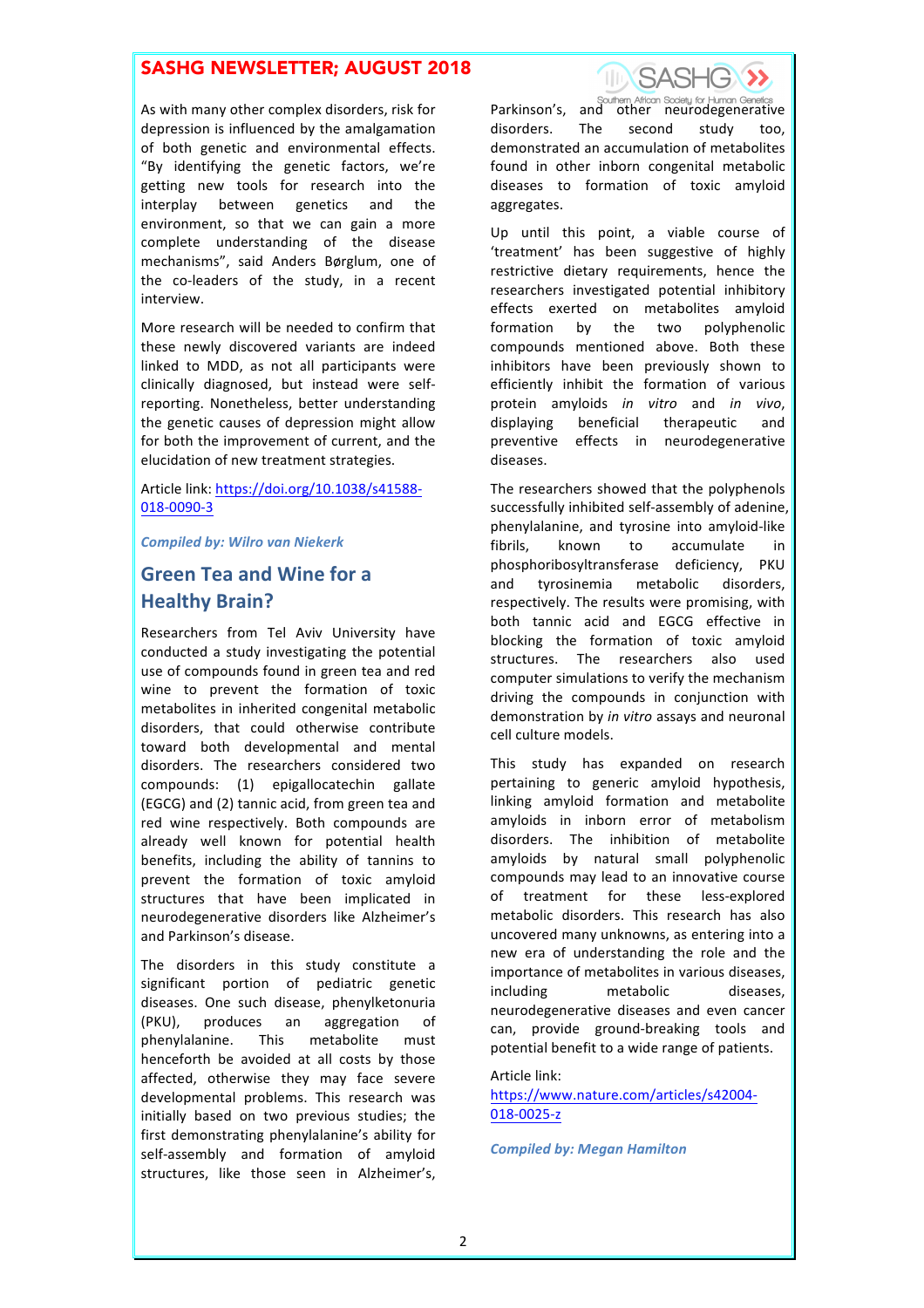## STUDENT PROFILE





**Wilro van Niekerk MSc (Genetics) Stellenbosch University**

#### 1. What is your current area of research?

Currently I am investigating underlying genetic population substructure and heterogeneous genomic divergence in a South African cohort, using both microsatellite (STR) and Single Nucleotide Polymorphism (SNP) markers. I am interested in, and hope to contribute to, increasing the power to find associations in studies relating to mental health disorders.

#### 2. What is your background and how did you become interested in your field of research?

I am, and have always been, passionate about both Psychology and Genetics. By investigating the methodological approaches we use to determine the genetic contribution to mental health disorders, I wish contribute to our knowledge in the field.

#### 3. What piece of advice would you give to somebody beginning their career in global health?

Explore as many of the avenues as you are exposed to. Loving what you do sometimes relies on knowing the difference between an interest and a passion.

### *4. How do you like to relax?*

I am a little bit of a foodie. I can play around in the kitchen for hours.

#### 5. Has anyone in particular inspired you in your field or science in general?

After starting my postgraduate degree I faced the challenge of choosing between two very inspirational supervisors. Luckily for me, Drs N McGregor and C Rhode had decided to start the Systems Genetics Working Group together, and my dilemma turned to opportunity.

#### *6. What would your superpower be?*

Teleportation. Travel the world, be back in time for lunch.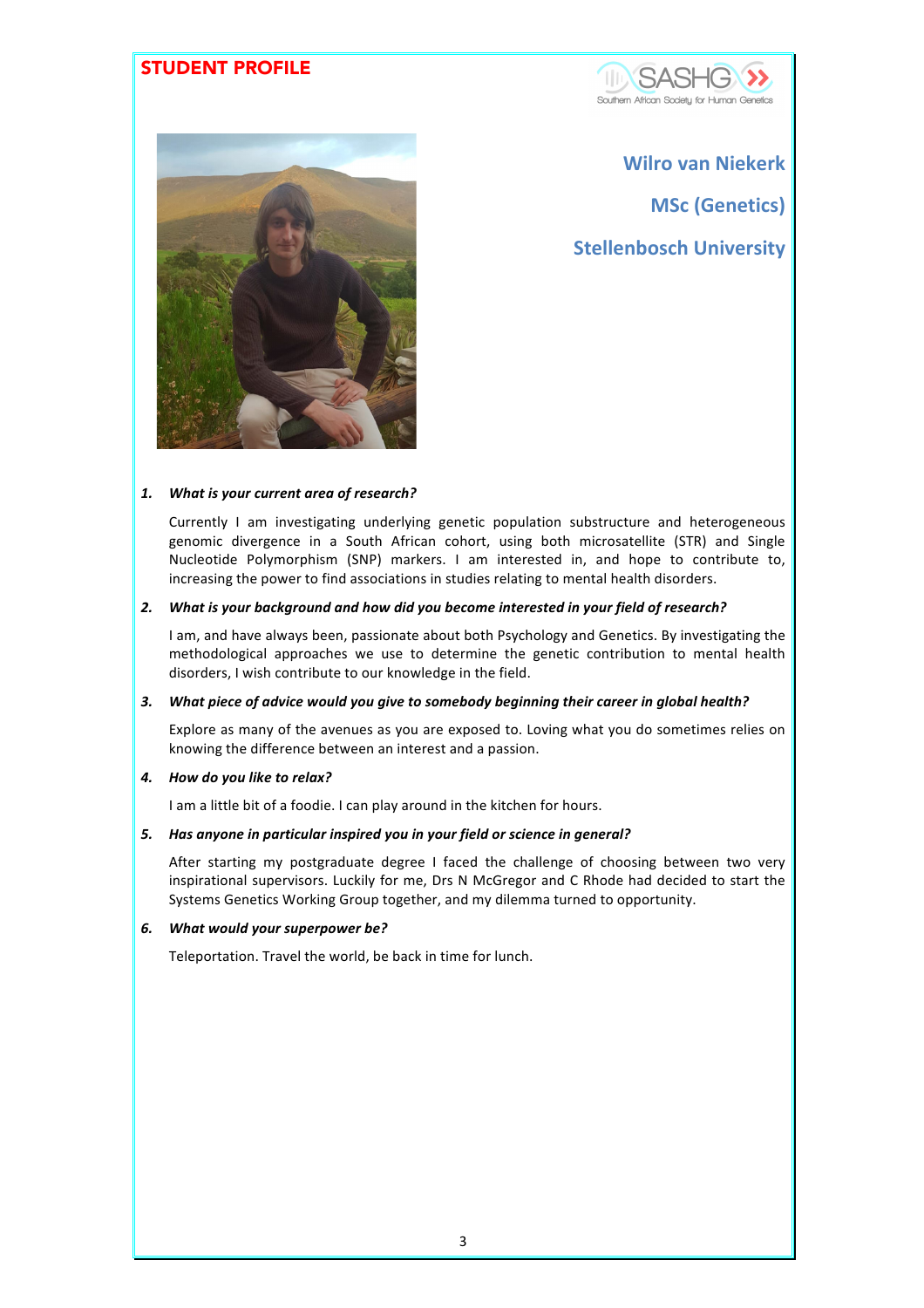## STUDENT PROFILE





**Megan Hamilton MSc (Human Genetics) Stellenbosch University**

### 1. What is your current area of research?

Currently my research falls in the fields of pharmacogenetics and mental health. Specifically pertaining to schizophrenia and the optimization of treatment, I'm currently investigating miRNAmediated regulation of regulatory genes in terms of antipsychotic treatment outcome.

#### 2. What is your background and how did you become interested in your field of research?

I have a BSc background  $-$  but my passion has always been in the interest of human health  $-1$ wanted to be a doctor when I was in school but quickly found a passion for genetics when introduced in biology.

## 3. What piece of advice would you give to somebody beginning their career in global health?

My advice would be  $-$  don't be discouraged by failure! Each 'failure' is an opportunity to learn and grow further from that experience!

## *4. Do you have any secret talents?*

I'm an avid yogi! I'm always upside down when I get the chance, or moving in some way.

## *5. Do you know any science jokes you can share?*



If there is one thing I have learned in academia it is that I should never save any document with the word 'final' in

the title

#Academia #academiclife

2018-06-20, 2:36 AM

## *6. How do you like to relax?*

I'm a very outdoorsy active person, so either a hike/run/walk/exercise of some kind - I also like to journal and draw.